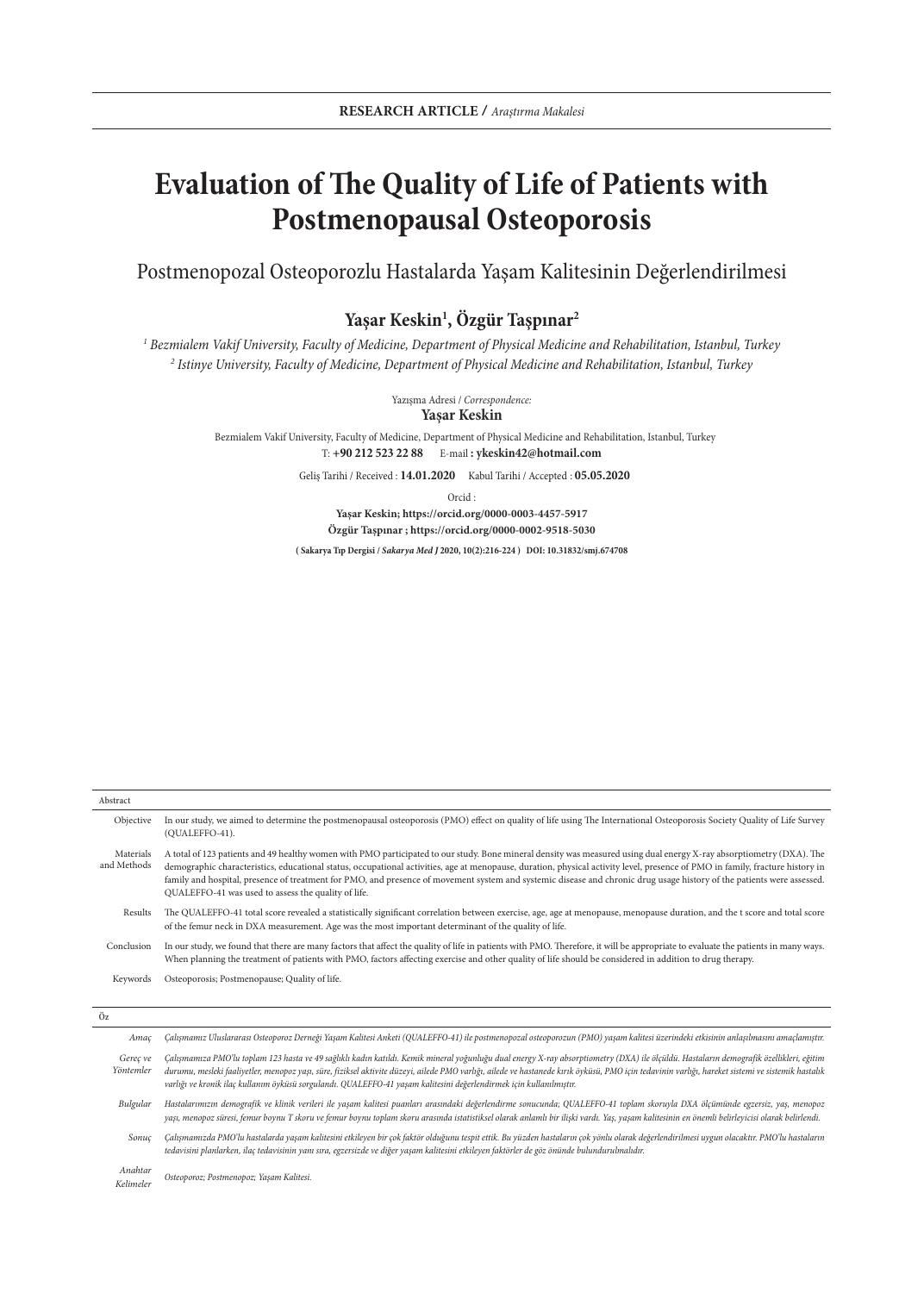#### **INTRODUCTION**

Osteoporosis, which is the most common bone disease, is a systemic skeletal disease characterized by low bone mass and deterioration of the microstructure of the bone tissue, leading to an increase in bone fragility and fracture risk. Bone fractures are the most important complication of postmenopausal osteoporosis (PMO), most commonly affecting the vertebra, hip, and wrist.<sup>1,2</sup>

Osteoporosis is more common in the elderly population and is widely related to poor quality of life.<sup>3</sup> In fact, 75% of fractures occurring after 45 years of age are due to PMO. Nontraumatic vertebral fractures occur in approximately 30% and 50% of women aged >75 and >85 years, respectively.<sup>4</sup>

Fractures associated with osteoporosis cause pain and low physical and social functions, thereby negatively affecting the quality of life.<sup>5</sup>

Therefore, assessing the quality of life in PMO has become increasingly important. The International Osteoporosis Society Osteoporosis Quality of Life Questionnaire (QUALEFFO), which comprises five subscales, namely, pain, physical function, social function, general health assessment, and mental function, is used to assess the health status and quality of life associated with PMO.<sup>6</sup>

There have been many studies evaluating the effects of osteoporosis on quality of life and evaluating the effects on quality of life  $(13-15)^{7.9}$ . However, the number of studies examining the factors that determine the quality of life is very low in patients with osteoporosis. In order to determine the effectiveness and risk factors of treatment for osteoporosis, the factors affecting the quality of life should be analyzed in detail.

## **MATERIALS and METHODS Participants**

This study is a descriptive type, cross-sectional design ap-

proved by local ethics committee (Approval date-protocol number: 17/12/2018-18992) and conforms to the principles of the Declaration of Helsinki. Informed consent was obtained from all the participants. The study was performed in the Physical Therapy and Rehabilitation Outpatient Clinic at the Bezmialem Vakif University Medical Faculty Hospital from January 2019 to April 2019. Patient selection; Postmenopausal women, secondary osteoporosis excluded, patients with Dual Energy X-ray Absorptiometer (DXA) results were included in the study. Those who had a rheumatological, orthopedic and neurological problem, osteomalacia, hyperparathyroidism, malignancy, secondary osteoporosis that may have a significant impact on quality of life, a history of menopause before the age of 40, a history of surgical menopause were excluded from the study. We included 123 consecutive female patients with osteoporosis and 49 femles with normal bone mineral density (BMD) measurements. The Inclusion criteria were as follows: female, age 45-75 years, and diagnosis of osteoporosis based on BMD measurements and World Health Organization (WHO) criteria.<sup>10</sup> Conversely, women diagnosed with any recent fracture, secondary osteoporosis, metabolic bone disease, malignancy, or bone metastasis were excluded.

Patients' demographic characteristics, educational status, occupational activities, smoking and alcohol use, age at menopause, menopause duration, exercise habit, PMO incidence in the family, fracture history in the family or the patient, PMO treatment history, orthopedic or systemic disease history, and chronic drug usage were questioned. Body mass index (BMI) was calculated as kg/m2 by measuring the height and body weight of the patients.

#### **Measurements**

BMD measurements of our patients were evaluated using dual energy X-ray absorptiometry (DXA) (Norland XR36, Norman Medical Systems, Inc., Fort Atkinson, USA) at the anterior–posterior projection, on the lumbar spine (L1–L4), and at proximal femur regions (consistency error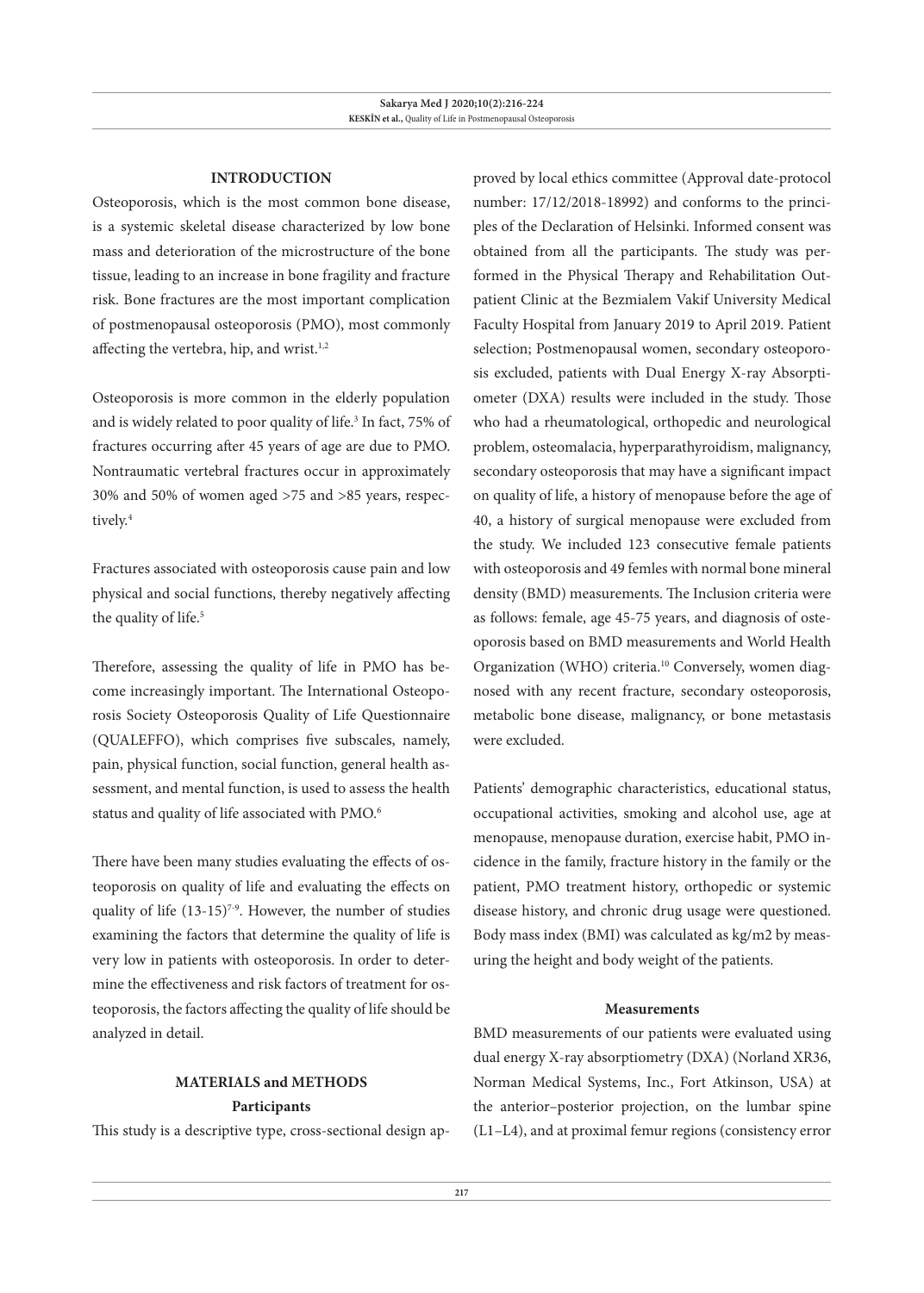margin, 1%).

According to the WHO criteria, t scores of lower than −2.5 standard deviations in at least one of the regions to be measured (lumbar spine and hip) indicate osteoporosis, whereas those between −1 and −2.5 standard deviations suggest osteopenia. Meanwhile, t scores greater than −1 were considered normal.

We assessed the quality of life of patients using QUALEF-FO−41, one of the most widely used PMO disease assessment scales in the literature. QUALEFFO comprises 41 questions under the following five subheadings: pain (5) questions), physical function (17 questions), social activities (7 questions), general health assessment (3 questions), and mental function (9 questions). Total QUALEF-FO points were obtained by adding the scores of all the questions. QUALEFFO-41 total and subscale scores were scored between 0 and 100. For each subscale and total score, 0 indicates the best, whereas 100 indicates the worst situation. The Turkish version of QUALEFFO-41 was used in our study.<sup>6</sup>

#### **Statistical Analyses**

Statistical evaluations were performed using the IBM SPSS 22.0 version program (IBM Corporation, Armonk, NY, USA). Descriptive statistical results were represented as Avg.  $\pm$  SD and Medyan (Min-Max). The consistency of numerical variables to the normal distributions in each group was examined by Shapiro-Wilk test. The differences in numerical parameters between the PMO and normal groups were analyzed by Mann-Whitney U test. Their correlation was examined by Spearman's rho correlation analysis test. Correlation strength was rated as 0–0.49, 0.5–0.74, or 0.75–1, indicating weak, moderate, and strong relationship, respectively. Furthermore, the impact scores of the variables with the highest correlation on the quality of life of statistically significant correlations were determined by multiple regression analysis. A p value of 0.05 indicated statistical significance with 95% confidence interval.

#### **RESULTS**

A total of 123 patients and 49 healthy women were included in the study. The median age of the patients was 63 (range, 43-85) years, and that of healthy participants was 63 (range, 43-85) years. The socio-demographic and clinical characteristics of our cases are summarized in Table 1.

Mann–Whitney U test revealed that exercise alone positively affected the quality of life (Table 2). In addition, when we grouped our cases as those with and those without osteoporosis, the presence of osteoporosis in the femoral neck region negatively affected the quality of life, whereas that in the lumbar region yielded no effect. This result was statistically significant (Figures 1 and 2).

In the analysis of correlation between demographic and clinical data and the quality of life scores of our cases, a statistically significant weak positive correlation was found among age, age at menopause, and menopause duration; and a negative correlation between height (Table 3).

In patients with PMO in our study, the level of efficacy among the parameters related to the quality of life was determined by multiple regression tests. We found that the most important determinant of the quality of life was age  $(p < 0.001, p = 0.025)$  (Table 4).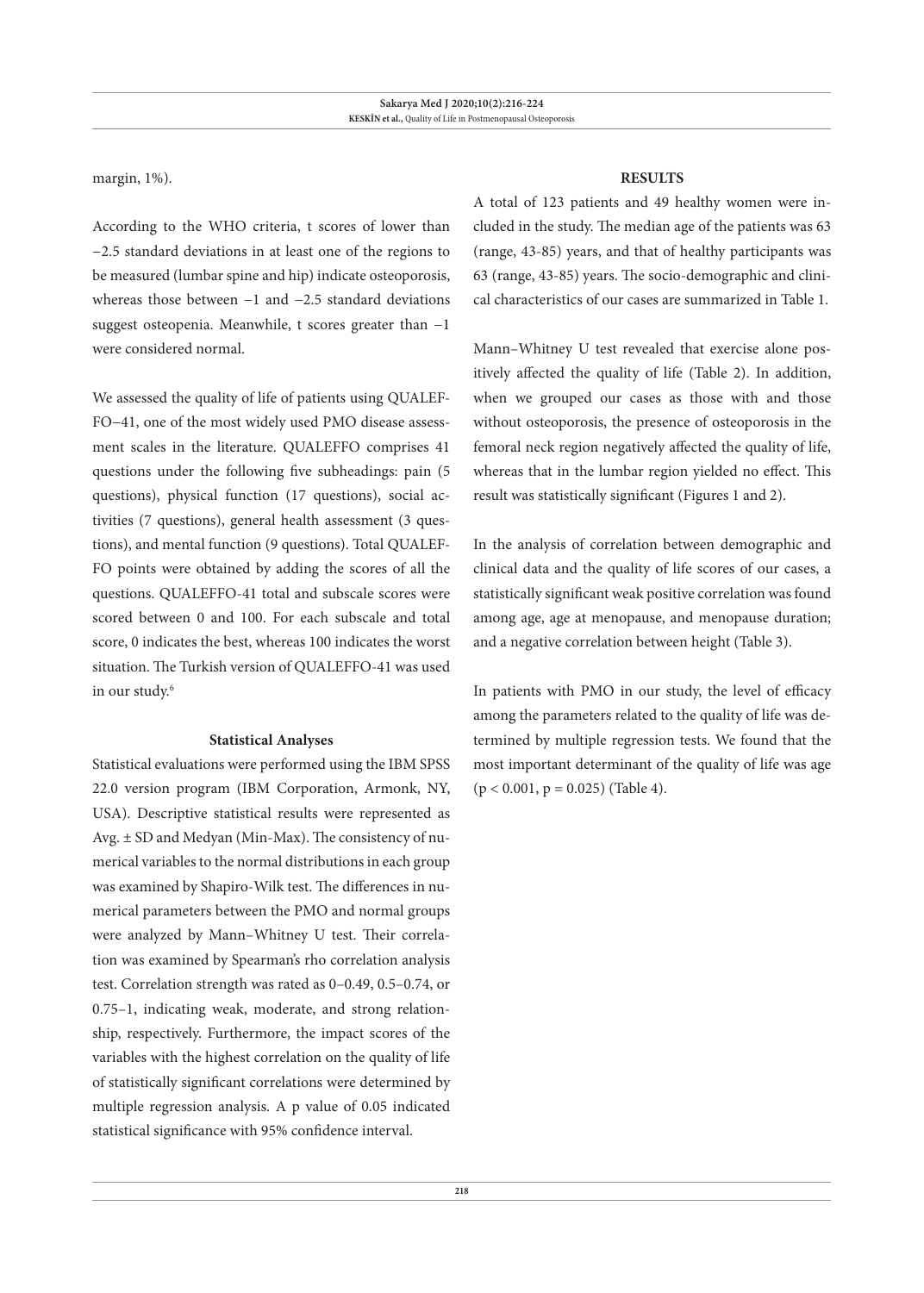| Table 1: Demographic and clinical features of the cases                                                                                                                                            |                   |                     |              |  |  |
|----------------------------------------------------------------------------------------------------------------------------------------------------------------------------------------------------|-------------------|---------------------|--------------|--|--|
| <b>Variables</b>                                                                                                                                                                                   | Normal (n:49)     | Osteoporotic(n:123) | $\mathbf{p}$ |  |  |
| Age, years, Medyan(Min-Max)                                                                                                                                                                        | $62(47-82)$       | $63(43-85)$         | 0.689        |  |  |
| Menopause age, years, Medyan(Min-Max)                                                                                                                                                              | $46(35-58)$       | $47(25-55)$         | 0.936        |  |  |
| Menopause duration, years, Medyan(Min-Max)                                                                                                                                                         | $17(4-34)$        | $17(1-48)$          | 0.861        |  |  |
| Length, meters, Medyan(Min-Max)                                                                                                                                                                    | $1,58(1,47-1,70)$ | $1,55(1,35-1,80)$   | 0.015        |  |  |
| Weight, kg, Medyan(Min-Max)                                                                                                                                                                        | $71(47-95)$       | $65(42-100)$        | < 0.001      |  |  |
| Body mass indexes, kg/m2, Medyan(Min-Max)                                                                                                                                                          | $29(19-40)$       | $27(17-39)$         | 0.01         |  |  |
| Job, $n$ $%$                                                                                                                                                                                       |                   |                     | 0.979        |  |  |
| Housewife                                                                                                                                                                                          | 35(71.43)         | 86(69.92)           |              |  |  |
| Retired                                                                                                                                                                                            | 12(24.49)         | 32(26.02)           |              |  |  |
| Other                                                                                                                                                                                              | 2(4.08)           | 5(4.07)             |              |  |  |
| Cigarette, n(%)                                                                                                                                                                                    |                   |                     | 0.630        |  |  |
| No                                                                                                                                                                                                 | 43(87.76)         | 111(90.24)          |              |  |  |
| Yes                                                                                                                                                                                                | 6(12.24)          | 12(9.76)            |              |  |  |
| Alcohol, n(%)                                                                                                                                                                                      |                   |                     | 0.040        |  |  |
| No                                                                                                                                                                                                 | 49(100)           | 113(91.87)          |              |  |  |
| Yes                                                                                                                                                                                                | 0(0)              | 10(8.13)            |              |  |  |
| Additional disease, n(%)                                                                                                                                                                           |                   |                     | 0.124        |  |  |
| Hypertension                                                                                                                                                                                       | 17(34.69)         | 56(45.53)           |              |  |  |
| Diabetes mellitus                                                                                                                                                                                  | 19(38.78)         | 52(42.28)           |              |  |  |
| Breast cancer                                                                                                                                                                                      | 6(12.24)          | 5(4.07)             |              |  |  |
| Hyperthyroidism                                                                                                                                                                                    | 5(10.2)           | 9(7.32)             |              |  |  |
| N <sub>o</sub>                                                                                                                                                                                     | 2(4.08)           | 1(0.81)             |              |  |  |
| Fractured story in the family, n(%)                                                                                                                                                                |                   |                     | 0.472        |  |  |
| No                                                                                                                                                                                                 | 41(83.67)         | 108(87.8)           |              |  |  |
| Yes                                                                                                                                                                                                | 8(16.33)          | 15(12.2)            |              |  |  |
| Previously broken story, n(%)<br>0.124                                                                                                                                                             |                   |                     |              |  |  |
| No                                                                                                                                                                                                 | 46(93.88)         | 105(85.37)          |              |  |  |
| Yes                                                                                                                                                                                                | 3(6.12)           | 18(14.63)           |              |  |  |
| Previous treatment with OP, $n$ <sup>(%)</sup>                                                                                                                                                     |                   |                     |              |  |  |
| Bisphosphonate                                                                                                                                                                                     |                   | 80(65.04)           |              |  |  |
| Strontium                                                                                                                                                                                          |                   | 29(23.58)           |              |  |  |
| Raloxifene                                                                                                                                                                                         |                   | 3(2.44)             |              |  |  |
| Calcitonin                                                                                                                                                                                         |                   | 7(5.69)             |              |  |  |
| No drug                                                                                                                                                                                            |                   | 4(3.25)             |              |  |  |
| Exercise, $n$ <sup>(%)</sup>                                                                                                                                                                       |                   |                     |              |  |  |
| No                                                                                                                                                                                                 |                   | 95(77.24)           |              |  |  |
| Yes                                                                                                                                                                                                |                   | 28(22.76)           |              |  |  |
| BMD, mean±SD                                                                                                                                                                                       |                   |                     |              |  |  |
| Lombar total score                                                                                                                                                                                 | $-1.59 \pm 0.90$  | $-3.02 \pm 0.72$    | < 0.001      |  |  |
| Femur neck t score                                                                                                                                                                                 | $-1.43 \pm 0.84$  | $-2.20 \pm 0.79$    | < 0.001      |  |  |
| Qualeffo total score, Medyan(Min-Max)                                                                                                                                                              | $30(7-67)$        | $33(6-77)$          | 0.281        |  |  |
| QUALEFFO: The International Osteoporosis Society Osteoporosis Quality of Life Questionnaire, BMD: Bone Mineral Density, OP: osteoporosis, Min: Mini-<br>mum, Max: Maximum, SD: standard deviation. |                   |                     |              |  |  |

#### **Sakarya Med J 2020;10(2):216-224 KESKİN et al.,** Quality of Life in Postmenopausal Osteoporosis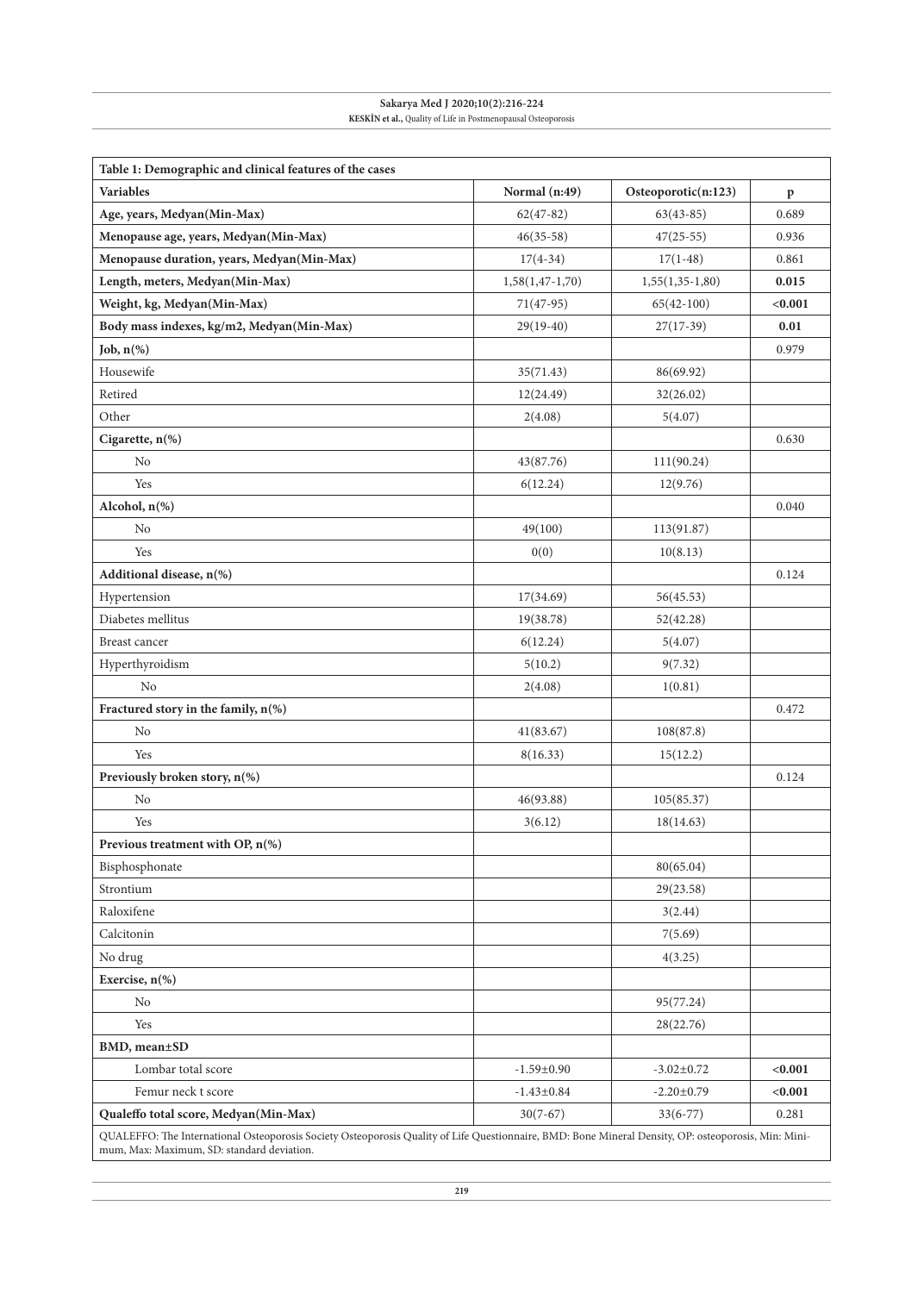| Table 2: Comparison of quality of life in different groups                                                                               |               |        |                          |          |                     |     |        |             |          |       |
|------------------------------------------------------------------------------------------------------------------------------------------|---------------|--------|--------------------------|----------|---------------------|-----|--------|-------------|----------|-------|
|                                                                                                                                          | Normal (n:49) |        |                          |          | Osteoporotic(n:123) |     |        |             |          |       |
|                                                                                                                                          | N             | Medyan | Min-<br>Max              | Z.       | $P^*$               | N   | Medyan | Min-<br>Max | Z.       | $P^*$ |
| Cigarette                                                                                                                                |               |        |                          | $-0.061$ | 0.964               |     |        |             | $-0.303$ | 0.762 |
| TOS of who don't smoke                                                                                                                   | 43            | 30     | $9 - 67$                 |          |                     | 11  | 33     | $6 - 77$    |          |       |
| TQS of who smoke                                                                                                                         | 6             | 33     | $7 - 52$                 |          |                     | 12  | 37     | $11 - 74$   |          |       |
| Alcohol                                                                                                                                  |               |        |                          |          |                     |     |        |             | $-0.162$ | 0.871 |
| TQS of nonalcoholic                                                                                                                      | 49            | 30     | $7 - 67$                 |          |                     | 11  | 33     | $6 - 77$    |          |       |
| TQS of alcoholic                                                                                                                         | ÷,            | L,     | $\overline{\phantom{a}}$ |          |                     | 10  | 33     | $11 - 74$   |          |       |
| <b>Additional disease</b>                                                                                                                |               |        |                          | $-1.502$ | 0.133               |     |        |             | $-1.133$ | 0.257 |
| TOS of without add. dis.                                                                                                                 | 17            | 18     | $9 - 51$                 |          |                     | 56  | 33     | $6 - 74$    |          |       |
| TQS of with add. dis.                                                                                                                    | 32            | 30     | $7 - 67$                 |          |                     | 67  | 32     | $7 - 77$    |          |       |
| Fracture history in family                                                                                                               |               |        |                          | 0.787    | 0.801               |     |        |             | $-0.773$ | 0.439 |
| TOS of who haven't                                                                                                                       | 41            | 30     | $7 - 67$                 |          |                     | 108 | 33     | $6 - 77$    |          |       |
| TOS of who have                                                                                                                          | 8             | 29     | $20 - 45$                |          |                     | 15  | 37     | $14 - 65$   |          |       |
| Fracture history of patient                                                                                                              |               |        |                          | 0.337    | 0.365               |     |        |             | $-0.401$ | 0.689 |
| TOS of who haven't                                                                                                                       | 46            | 30     | $7 - 67$                 |          |                     | 105 | 33     | $6 - 77$    |          |       |
| TOS who have                                                                                                                             | 3             | 41     | $20 - 52$                |          |                     | 18  | 35     | $12 - 61$   |          |       |
| <b>Treated with OP</b>                                                                                                                   |               |        |                          | $-0.622$ | 0.534               |     |        |             | $-0.300$ | 0.764 |
| TOS of who treated                                                                                                                       | 31            | 30     | $7 - 67$                 |          |                     | 80  | 33     | $6 - 74$    |          |       |
| TQS of who didn't treat                                                                                                                  | 18            | 27     | $9 - 52$                 |          |                     | 43  | 35     | $7 - 77$    |          |       |
| <b>Exercise</b>                                                                                                                          |               |        |                          | 0.295    | 0.301               |     |        |             | $-2.437$ | 0.015 |
| TQS of who exercises                                                                                                                     | 40            | 30     | $9 - 67$                 |          |                     | 95  | 36     | $6 - 77$    |          |       |
| TQS of who don't exercise                                                                                                                | $\mathbf Q$   | 27     | $7 - 46$                 |          |                     | 28  | 24     | $7 - 61$    |          |       |
| *: Mann Whitney U test: OP: osteoporosis, TQS: total QUALEFFO score: Min: Minimum: Max: Maximum, p<0.05: Statistical significance level. |               |        |                          |          |                     |     |        |             |          |       |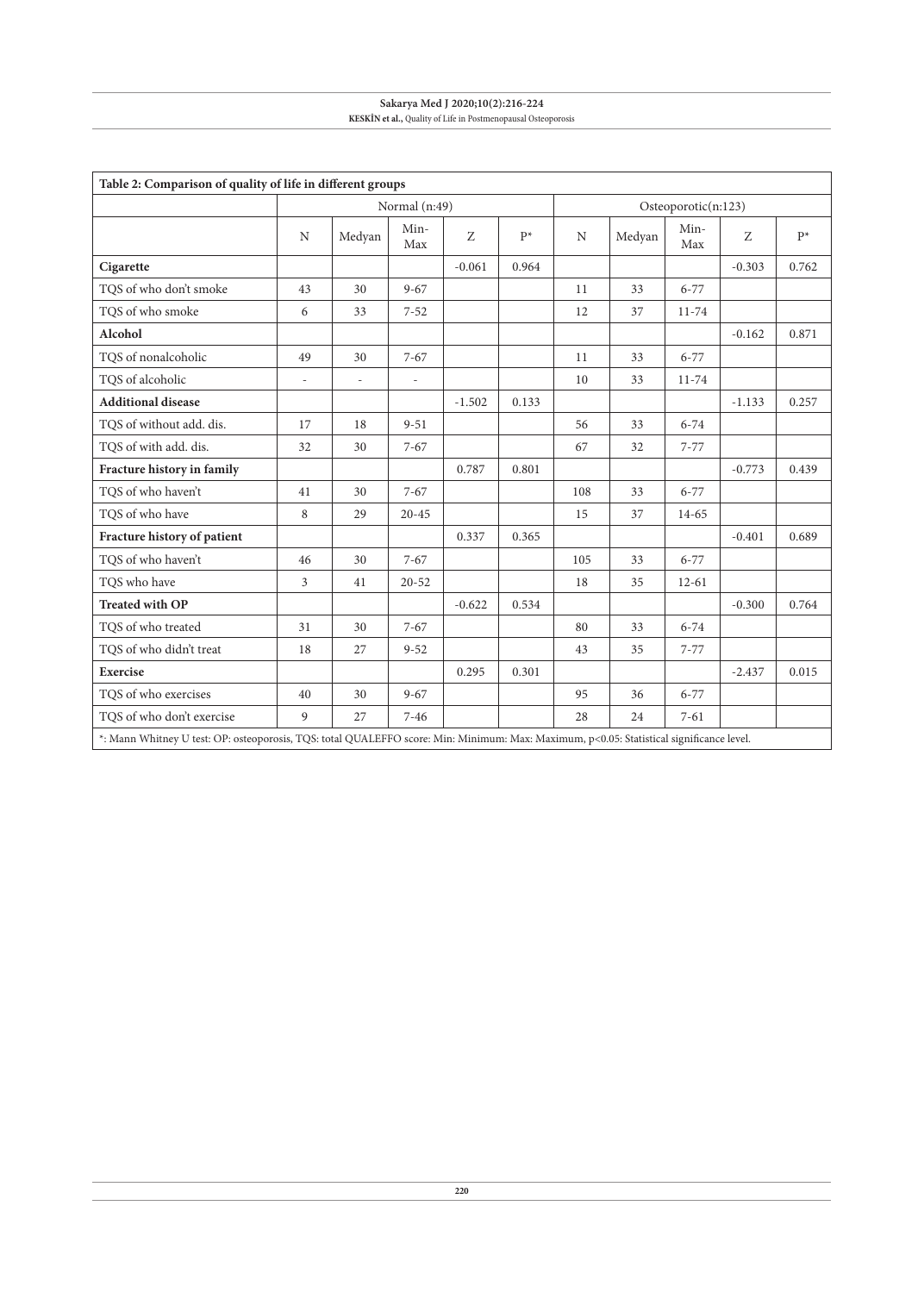| Table 3: Correlation between quality of life and demographic and clinical data                                                                |               |         |                      |         |  |
|-----------------------------------------------------------------------------------------------------------------------------------------------|---------------|---------|----------------------|---------|--|
| <b>Variables</b>                                                                                                                              | Normal (n:49) |         | Osteoporotic (n:129) |         |  |
| Age, years, Medyan (Min-Max)                                                                                                                  | $p^*$<br>r    |         | r                    | $p^*$   |  |
| Age (years)                                                                                                                                   | 0.449         | < 0.001 | 0.443                | < 0.001 |  |
| Menopause age (years)                                                                                                                         | $-0.038$      | 0.675   | 0.363                | 0.010   |  |
| Menopause duration (years)                                                                                                                    | 0.436         | < 0.001 | 0.307                | 0.032   |  |
| Length (meters)                                                                                                                               | $-0.219$      | 0.015   | $-0.325$             | 0.023   |  |
| Weight (kg)                                                                                                                                   | 0.102         | 0.263   | $-0.103$             | 0.482   |  |
| Body mass indexes (kg/m2)                                                                                                                     | 0.184         | 0.042   | 0.087                | 0.551   |  |
| <b>BMD</b>                                                                                                                                    |               |         |                      |         |  |
| Lomber total score                                                                                                                            | $-0.042$      | 0.646   | $-0.010$             | 0.946   |  |
| Femur neck T score                                                                                                                            | $-0.360$      | < 0.001 | $-0.232$             | 0.108   |  |
| *: Spearman rho correlation test, BMD: Bone Mineral Density, rho: Coefficient of correlation analysis, p<0.05: Statistical significance level |               |         |                      |         |  |

\*: Spearman rho correlation test, BMD: Bone Mineral Density, rho: Coefficient of correlation analysis, p<0.05: Statistical significance level

| Table 4: Impact ratings of variables with the highest correlation to the quality of life of PMO patients |                 |                      |  |  |  |
|----------------------------------------------------------------------------------------------------------|-----------------|----------------------|--|--|--|
| <b>Variables</b>                                                                                         | Normal $(n:49)$ | Osteoporotic (n:129) |  |  |  |
| QUALEFFO-41 (The dependent variable)                                                                     |                 |                      |  |  |  |
| <b>Independent Variables</b>                                                                             | beta            |                      |  |  |  |
| Age                                                                                                      | 0.463           | < 0,001              |  |  |  |
| Menopause age                                                                                            | $-0,125$        | 0,137                |  |  |  |
| length                                                                                                   | $-0.022$        | 0,797                |  |  |  |
| *: Multiple regression test, p<0.05: Statistical significance level.                                     |                 |                      |  |  |  |



*Figure 1. According to Lomber vertebra BMD, the quality of life relationship between the patient and control group QUALEFFO score*



*of patient and control group according to femur neck BMD*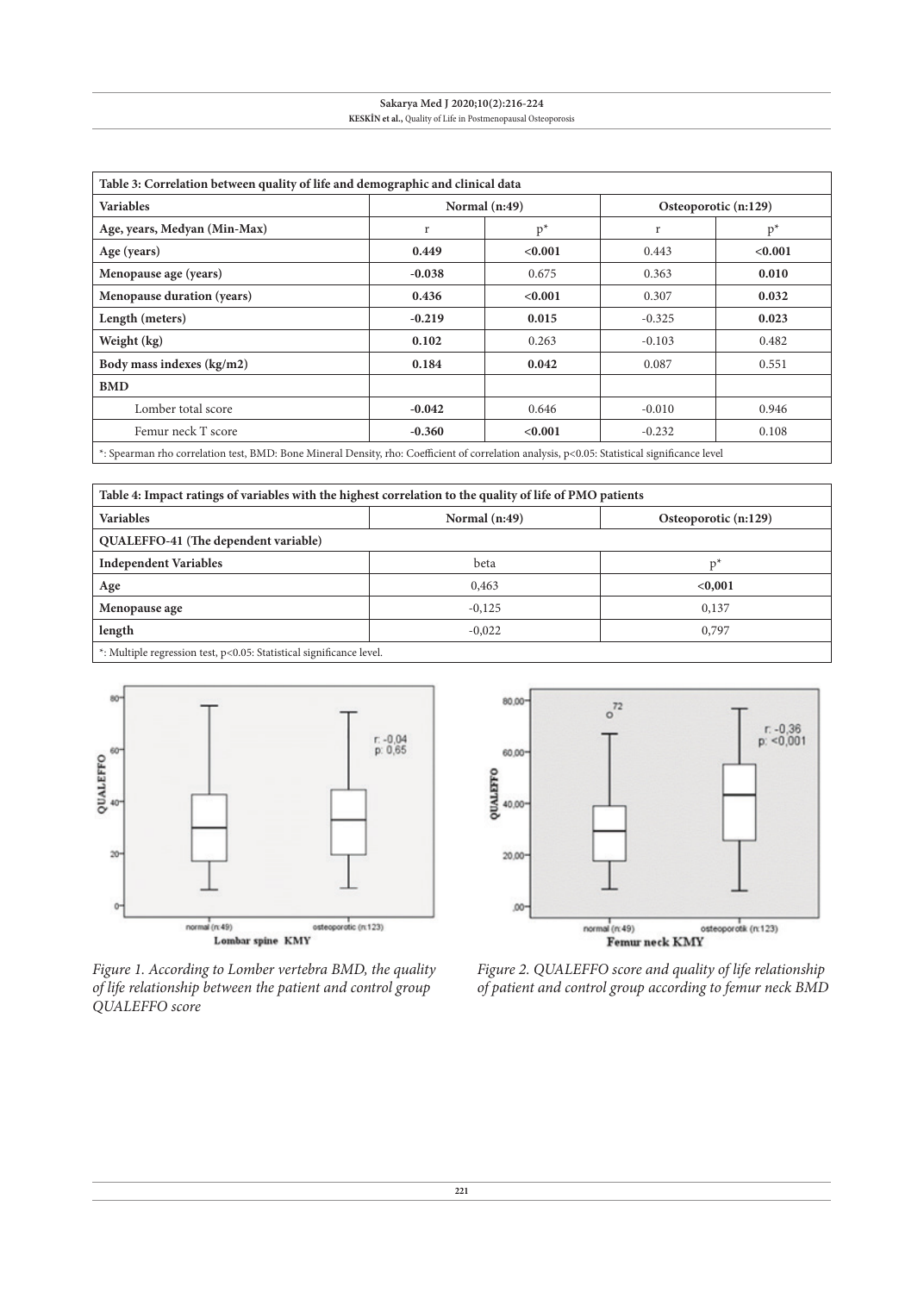#### **DISCUSSION**

Reduced bone density in osteoporosis is associated with chronic pain, movement restriction, and increased fracture risk, often causing disruption in daily life activities and decrease in the quality of life of elderly patients.<sup>11</sup> Fractures can cause pain, deformation, disability, and even death. Spine and hip fractures are among the most destructive. Consequently, patients with fractures may develop loss of physical function and require long-term care.12,13 Hence, this study aimed to evaluate the impact of PMO on the quality of life by employing QUALEFFO and to identify the factors affecting the quality of life of patients with such condition.

Osteoporosis generally affects the quality of life.<sup>14</sup> In our study, in the correlation analysis between demographic and disease-specific parameters and quality of life, a significant correlation was found among age, age at menopause, menopause duration, height, and quality of life.

Old age plays a role in the development of PMO and reduces the quality of life. Advanced age has a negative impact on the quality of life, particularly because it increases the prevalence of vertebral fractures in patients with PMO.15, 16 Age of >65 years was associated with the loss of balance and increased risk of falls.<sup>17</sup> Therefore, osteoporosis should be treated, especially considering the increased risks in the elderly population. In our study, we considered variables with the highest correlation with quality of life as a regression model to reveal the effect levels of the parameters that determine the quality of life. As a result of this analysis, the primary determinant of the quality of life in women was "age." Thus, older age has a negative effect on the life quality of patients with PMO. In other studies, weight gain is considered as another factor that negatively affects the quality of life.

In participants with obesity, the quality of life worsened as their BMI increased.<sup>18</sup> In women with PMO, weight gain and the quality of life were negatively correlated.19 In our

study, BMI affected the quality of life in normal individuals, but in patients with PMO, no relationship was identified. Hence, our case could be owing to narrow BMI range. Most patients with PMO have one or more chronic diseases owing to old age. Chronic diseases, such as DM, HT, and hyperthyroidism, can cause deterioration in the quality of life. Van Schoor et al. found that patients with PMO presenting with chronic disease had a lower quality of life than those without chronic disease.20 In our study, the presence of chronic disease did not affect the quality of life in patients with PMO.

Menopause was also considered in this study. In postmenopausal women, estrogen levels decrease. This decrement has a direct effect on BMD, triggering osteoporosis.<sup>21</sup> In our study, the long menopausal period negatively affected the patients' quality of life, consistent with previous studies.<sup>22</sup>

The presence of low BMD is one of the most important risk factors causing fractures.23 Hip fractures is a common condition in patients with osteoporosis and has a negative effect on mortality and morbidity. It may also create additional burden for both patients and caregivers. In our study, low t score values of the femur neck had a negative impact on the quality of life. However, relationship was found between the L1–4 T score and the quality of life. In women with PMO, low BMD values of the femur neck and lumbar vertebrae negatively impact the quality of life. $24,25$ Therefore, in patients with PMO in the hip area, the quality of life is affected more than that in patients with osteoporosis in the vertebral region.

Various exercise programs are recommended for patients with osteoporosis. Aerobic, weight-bearing, and resistance exercises increase vertebral bone density in women with PMO. These activities are proven effective in improving bone density and reducing the risk of falls.<sup>26,27</sup> Mack et al. reported that physical activity has a strong positive relationship with the quality of life.28 In our study, partici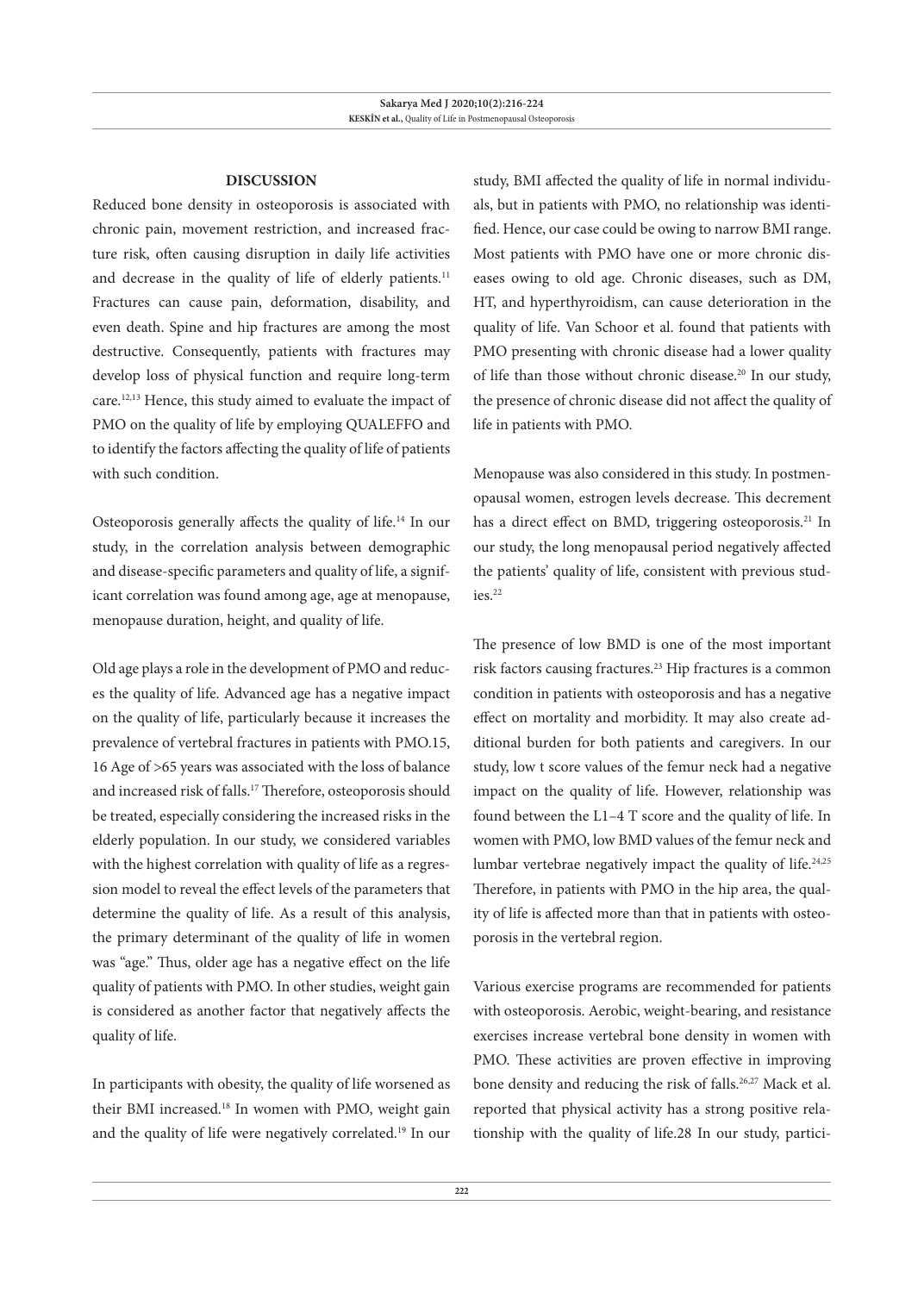pants who did not exercise had a significantly lower quality of life than those who exercised. Therefore, physical activity has a positive effect on PMO.

Although the number of participants included in our study was high, there were some limitations. The control patients included in our study were relatively low. Anti-depressant and serum vitamin D levels that could affect the quality of life of the participants were not evaluated. It has also not been evaluated for diseases such as osteoarthritis and fibromyalgia, which may affect patients' quality of life. Our study included a limited number of patients compared to larger multinational investigations, but it is among first to explore this public burden in our country. This is important, as nutrition varies differently among races and geographical areas, and dietary intake of minerals and vitamins, especially Ca, P and vitamin D, is important for bone metabolism.

### **CONCLUSION**

When planning the treatment of patients with PMO, apart from drug therapy, exercise and other factors affecting their quality of life should be considered.

This study is a descriptive type, cross-sectional design approved by local ethics committee (Approval date-protocol number: 17/12/2018-18992) and conforms to the principles of the Declaration of Helsinki.

### **Conflict Report**

There is no conflict of interest between the authors during the preparation and publication of this writing.

#### **Funding**

No financial support was received.